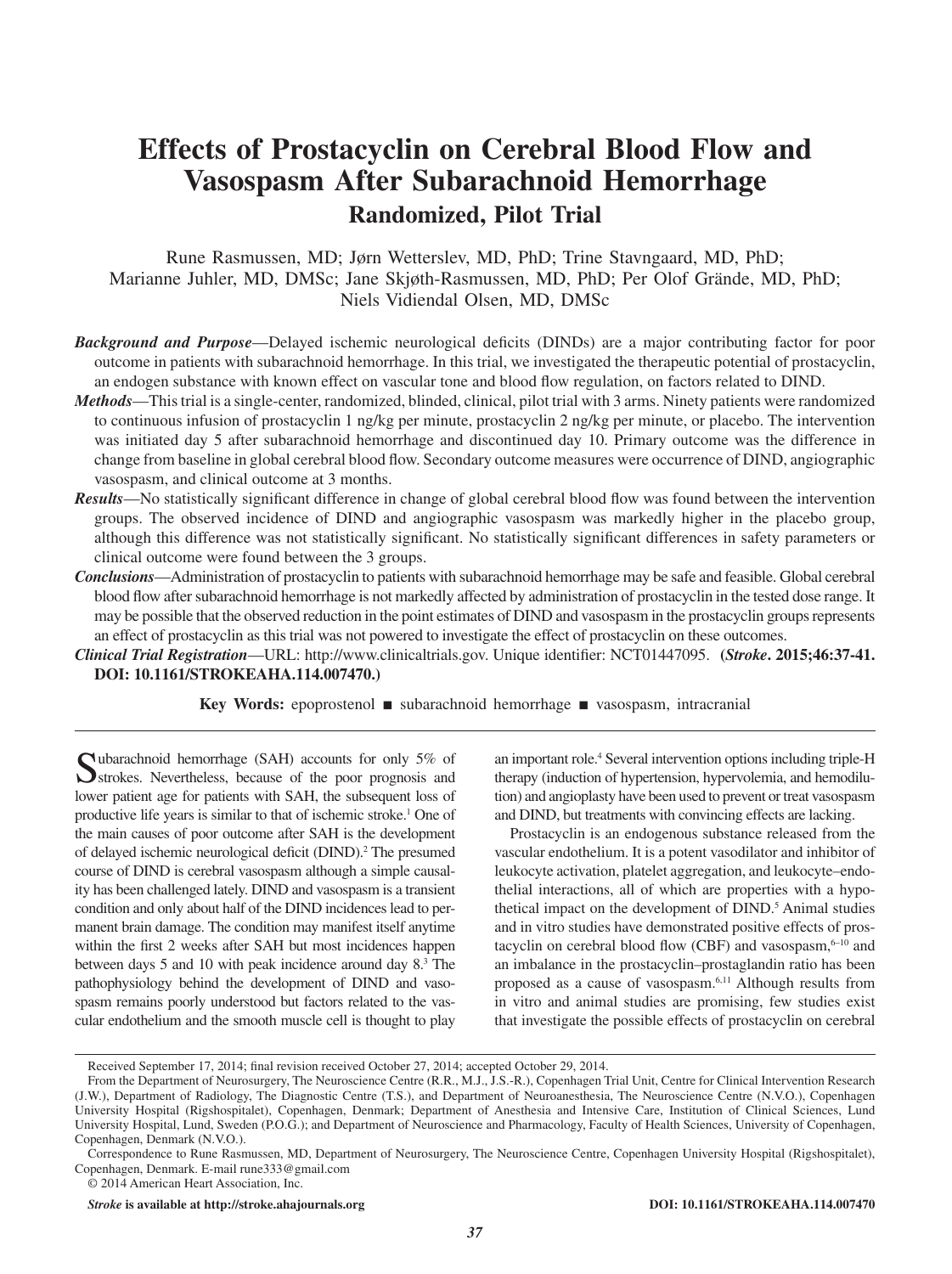



vessels in a clinical setting. A case report has described significant recovery from segmental vasoconstriction in the brain after administration of low-dose prostacyclin and a pilot trial observed reduction of vasospasm in 5 SAH patients after prostacyclin administration $12,13$  but to date no randomized trials have been conducted.<sup>14</sup> In this randomized, placebo-controlled trial, we investigate the possible pharmacodynamic effects of prostacyclin on the human brain after SAH. The full background and trial protocol have been published previously.14

# **Methods**

#### **Overview and Randomization Procedure**

This trial is a single-center, randomized, placebo-controlled, parallel group, blinded, clinical, pilot trial. The trial was conducted at Rigshospitalet, Copenhagen University Hospital, Neurointensive Care Unit, Denmark, and was approved by the Danish ethical committee on Human Research (ref No. H-1-2011-087), the Danish Medicines Agency (EudraCT 2011-002798-5), and registered on [www.clinical](www.clinicaltrials.gov)[trials.gov](www.clinicaltrials.gov) (ref No. NCT01447095). The inclusion criteria were aneurysmal SAH treated with coiling or surgery, a World Federation of Neurological Surgeons score between 1 and 4 and Fisher grade 3 or 4. Exclusion criteria were previous SAH, pregnancy/lactation, renal failure, heart failure, bleeding diathesis, major complication during endovascular procedure or surgery, or SAH on the basis of posterior inferior cerebellar artery aneurysm. A total of 90 patients were randomized to a continuous infusion of epoprostenol 1 ng/kg per minute, epoprostenol 2 ng/kg per minute, or placebo (drug solvent). Trial medication was initiated day 5 after SAH and discontinued day 10. Concealed allocation was achieved by randomization and allocation by specially assigned nurses not involved in patient care at any circumstance. Randomization was done using a computer-generated allocation list only accessible by the project nurse. When a patient was included the nurse was contacted by telephone and the patient was subsequently randomized. The nurse then prepared the blinded trial medication according to the allocated intervention. Patients or their approved proxy gave informed consent according to a protocol approved by the Ethics Committee. The randomization was not stratified for any baseline characteristics and no interim analysis was performed.

# **Prostacyclin Dose Rationale**

The standard dose of prostacyclin for the frequent clinical indication, hemodialysis, is 4 ng/kg per minute. This dose is associated with a risk of hypotension and local hemorrhage, which is not desirable in SAH patients. However, several human and animal studies have

shown hemodynamically beneficial effect of prostacyclin in doses of ≤2 ng/kg per minute. Low-dose prostacyclin improved CBF and reduced the contusion volume in rats after a brain trauma.<sup>9,15</sup> In human studies, low-dose prostacyclin attenuated vasospasm after SAH13 and reduced segmental vasoconstriction<sup>12</sup> using similar doses as used in the present study. Two microdialysis studies showed improved oxygenation of the penumbra zone with prostacyclin in low doses after a traumatic brain injury.<sup>16,17</sup> Prostacyclin in corresponding low concentrations has also been shown to improve vessel diameter in vitro.<sup>7,8</sup> Thus, a dose of 1 to 2 ng/kg per minute might be effective while the risk of the well-known dose-dependent adverse effects could be minimized. The low-dose prostacyclin used also fulfils the theoretical rationale for treatment by compensating for a reduced endogenous production which has been demonstrated in an animal SAH model.<sup>11</sup>

# **Data Collection and Subject Monitoring**

Baseline computed tomography (CT) perfusion was done at day  $3\pm 1$  day after SAH. The second CT perfusion was done day 8±1 day as the risk of vasospasm and DIND peaks here. In this way the primary outcome was obtained during the prostacyclin infusion and during the period with the highest risk of DIND and vasospasm, thereby optimizing the chances of detecting a difference between the intervention groups. All scans were performed on a Phillips Brilliance scanner covering a 4-cm slab selected at the level of the basal ganglia. Images were stored on a database and

#### **Table 1. Baseline Characteristics of Included Subjects**

|                                 | Placebo     | 1 ng/kg per<br>min | 2 ng/kg per<br>min |
|---------------------------------|-------------|--------------------|--------------------|
| No. of subjects                 | 30          | 30                 | 30                 |
| Mean age (range), y             | $54(27-75)$ | $50(22 - 71)$      | 56 (35-77)         |
| Women                           | 23 (77%)    | 24 (80%)           | 27 (90%)           |
| Clinical condition at admission |             |                    |                    |
| WFNS grade 1                    | 14 (47%)    | 14 (47%)           | 21 (70%)           |
| WFNS grade 2                    | 12 (40%)    | 11 (37%)           | 5(17%)             |
| WFNS grade 3                    | $0(0\%)$    | $0(0\%)$           | $0(0\%)$           |
| WFNS grade 4                    | 4 (13%)     | 5(17%)             | 4 (13%)            |
| Fisher grade 3                  | 22 (73%)    | 22 (73%)           | 23 (77%)           |
| Fisher grade 4                  | 8(27%)      | 8(27%)             | 7(23%)             |
| Aneurysm treated with surgery   | 17 (57%)    | 18 (60%)           | 15 (50%)           |
| Aneurysm treated with coiling   | 13 (43%)    | 12 (40%)           | 15 (50%)           |

WFNS indicates World Federation of Neurological Surgeons.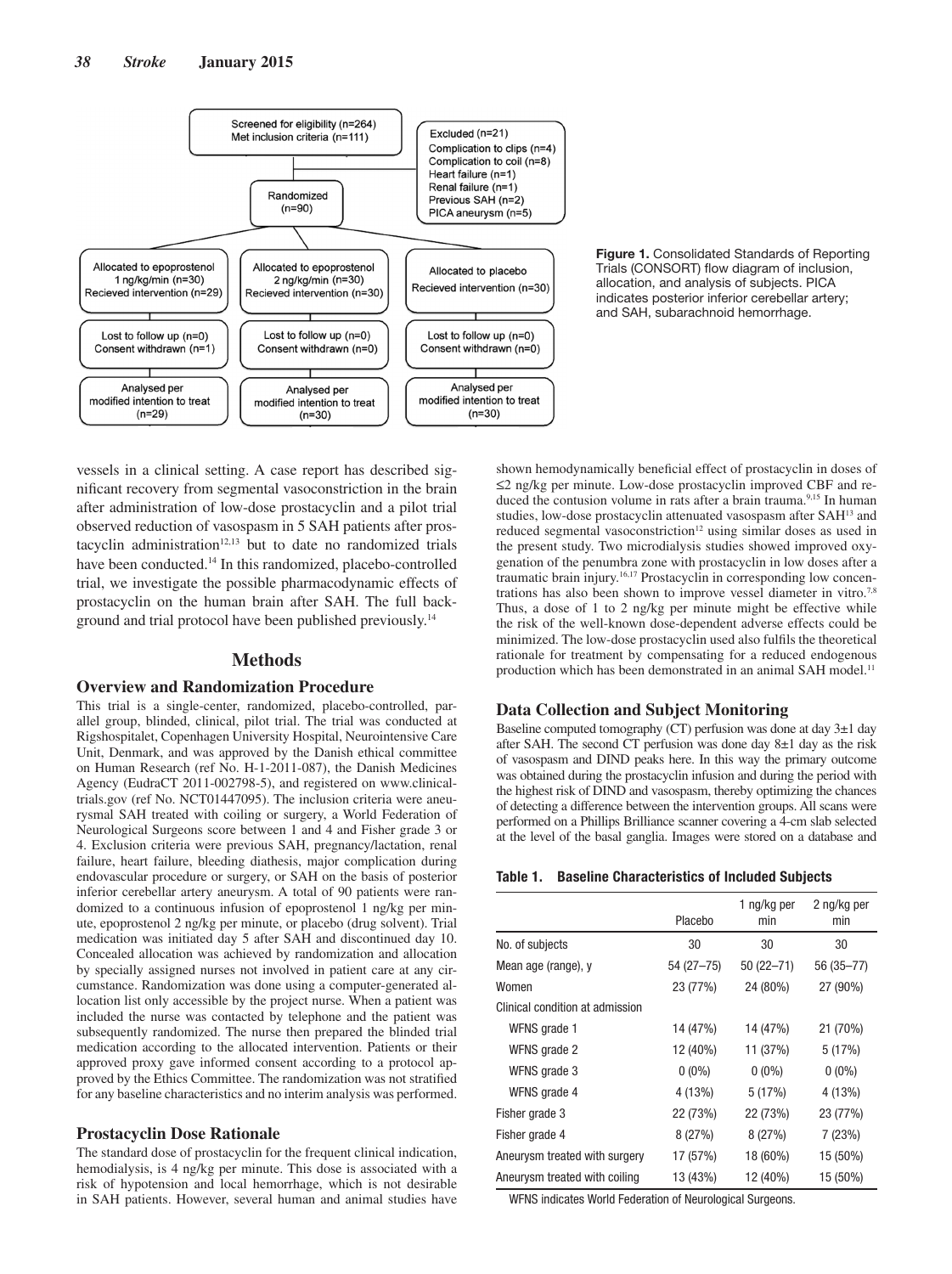

**Figure 2.** Mean change in global cerebral blood flow from baseline with 95% confidence interval for each of the 3 intervention groups.

subjected to blinded analysis after data collection was completed. For each patient, 6 predefined cortical regions of interest were identified, each being representative of the arterial territory of the anterior, middle, and posterior cerebral artery in both hemispheres. CBF for each regions of interest was calculated using the deconvolution method (Philips Medical Systems, EBW workstation v. 3.5). Global CBF was estimated from the average of these 6 values. In the presence of an intraparenchymal hematoma a software mask was applied to the hematoma itself, thereby excluding it from the CBF calculation. To reduce the risk of outcome evaluation bias, all analyses were performed by 2 independent reviewers and the CBF values used in the final analysis were the average between the values calculated by the 2 reviewers. Consensus reading was done for discordant results (>20% difference in global CBF). CT angiography during intervention was done at day 8±1 day after SAH, 10 minutes after CT perfusion. Images were reviewed by a blinded, experienced neuroradiologist, and vasospasm was qualified as absent, mild, moderate, or severe. All patients were monitored in the intensive care unit and an assessment of neurological performance was done every 4 hours by the nursing staff. The occurrence of DIND as defined by Vergouwen et al<sup>18</sup> was qualified as present or absent daily by the principal investigator. Transcranial Doppler ultrasonography was done daily. All patients were seen in our outpatient clinic after 3 months or contacted by phone and clinical outcome was recorded using the Glasgow Outcome Scale (GOS).

# **Outcome Measures**

The primary outcome was change in global CBF from baseline calculated as CBF during intervention minus CBF at baseline. CBF was chosen as the primary outcome for this pilot, explorative trial as this seems to be a surrogate outcome measure with a possible high biological relevance. Secondary outcome measures were (1) occurrence of ≥1 DINDs during the intervention, (2) cerebral vasospasm qualified as severe, moderate, mild, or absent on a CT angiography, (3) change from baseline in regional blood flow in each of the 6 vascular territories, and (4) GOS at 3 months after SAH. Exploratory outcomes were the occurrence of elevated transcranial Doppler values (>50% from baseline) in the middle cerebral artery and the number of patients receiving endovascular intervention in the attempt to treat vasospasm.

# **Statistics**

All statistical analyses of outcome variables were performed while preserving the blinding of the investigators for the interventions. Abstract presenting the conclusions was written and approved by the investigators before the blinding was unmasked. The required sample size was originally estimated to 25 patients per intervention arm based on a type 1 error risk of 5%, a type 2 error risk of 20% (a power of 80%), a SD of 35%, and the possibility to detect or reject a 20% difference in the primary outcome of global CBF between the intervention groups. All analyses were conducted according to the modified intention-to-treat principle, and all tests of significance were 2-sided with a maximal type 1 error risk of 5%. The primary analyses were performed without adjustment for baseline covariates; however, adjusted analyses were performed for primary and secondary end points in addition. Predefined variables for the adjusted analyses were World Federation of Neurological Surgeon grade, Fisher grade, and age. Continuous variables were compared using ANOVA and a standard  $\chi^2$  test was used to assess the effect of the intervention on binary outcomes. For the primary outcome a P value <0.05 was considered statistically significant. For secondary outcomes *P* values <0.01 were considered as definitely statistically significant, whereas a *P* value between 0.01 and 0.05 was considered indicative of statistical significance. All analyses were performed using SAS version 9.4. A detailed statistical analysis plan has been published previously.19

# **Results**

Of 264 potentially eligible patients with SAH admitted and screened at our institution, 111 patients met the inclusion criteria. Of these 90 patients were included. The reasons for exclusion are shown in the Consolidated Standards of Reporting Trials (CONSORT) flow diagram in Figure 1. One patient withdrew consent before receiving the intervention and was excluded from the data analysis according to the modified intention-to-treat principle, leaving 89 patients to be included in the main analysis. Baseline characteristics are shown in Table 1.

# **Primary Outcome**

The primary outcome was global CBF quantified during intervention minus baseline CBF.

All baseline and intervention CT perfusion scans were performed for all patients. CT perfusion scans from 3 patients could not be interpreted because of patient head movement during the scanning procedure, leaving 86 patients to be analyzed for the primary outcome. Figure 2 shows the difference between baseline CBF and CBF during intervention for each of the 3 intervention groups. Absolute values of CBF are shown in Table 2. The mean change in CBF for the placebo group was −4.65 mL/100 g per minute (95% confidence interval [CI], −8.64 to −0.17). The mean change in CBF for the groups receiving prostacyclin 1 and 2 ng/kg per minute was −2.05 (95% CI, −5.58 to 1.47) and −0.066 (95% CI, −3.59 to 3.46), respectively. Unadjusted analysis showed no statistically significant difference between the 3 groups (*P*=0.20). Analysis adjusted for the predefined baseline covariates was also nonsignificant (*P*=0.21).

#### **Secondary Outcome Measures**

Besides global CBF, changes in regional CBF in each of the 6 vascular territories were compared for each intervention group using multiple test of ANOVA. No significant difference was found for change in regional blood flow for any of the territories. Absolute values of regional CBF are shown in Table 2. Table 3 summarizes the results of the remaining secondary outcomes.

#### *Delayed Ischemic Neurological Deficit*

The highest incidence of DIND was observed in the placebo group (38%) and the lowest incidence was observed in the group receiving prostacyclin 1 ng/kg per minute (21%); however, the difference between the 3 groups was not statistically significant (*P*=0.28). Analysis adjusted for baseline covariates was also not statistically significant (*P*=0.36). Risk ratio for 2 ng/kg per minute versus placebo was 0.62 (95% CI, 0.28– 1.37) and risk ratio for 1 ng/kg per minute versus placebo was 0.55 (95% CI, 0.23–1.28).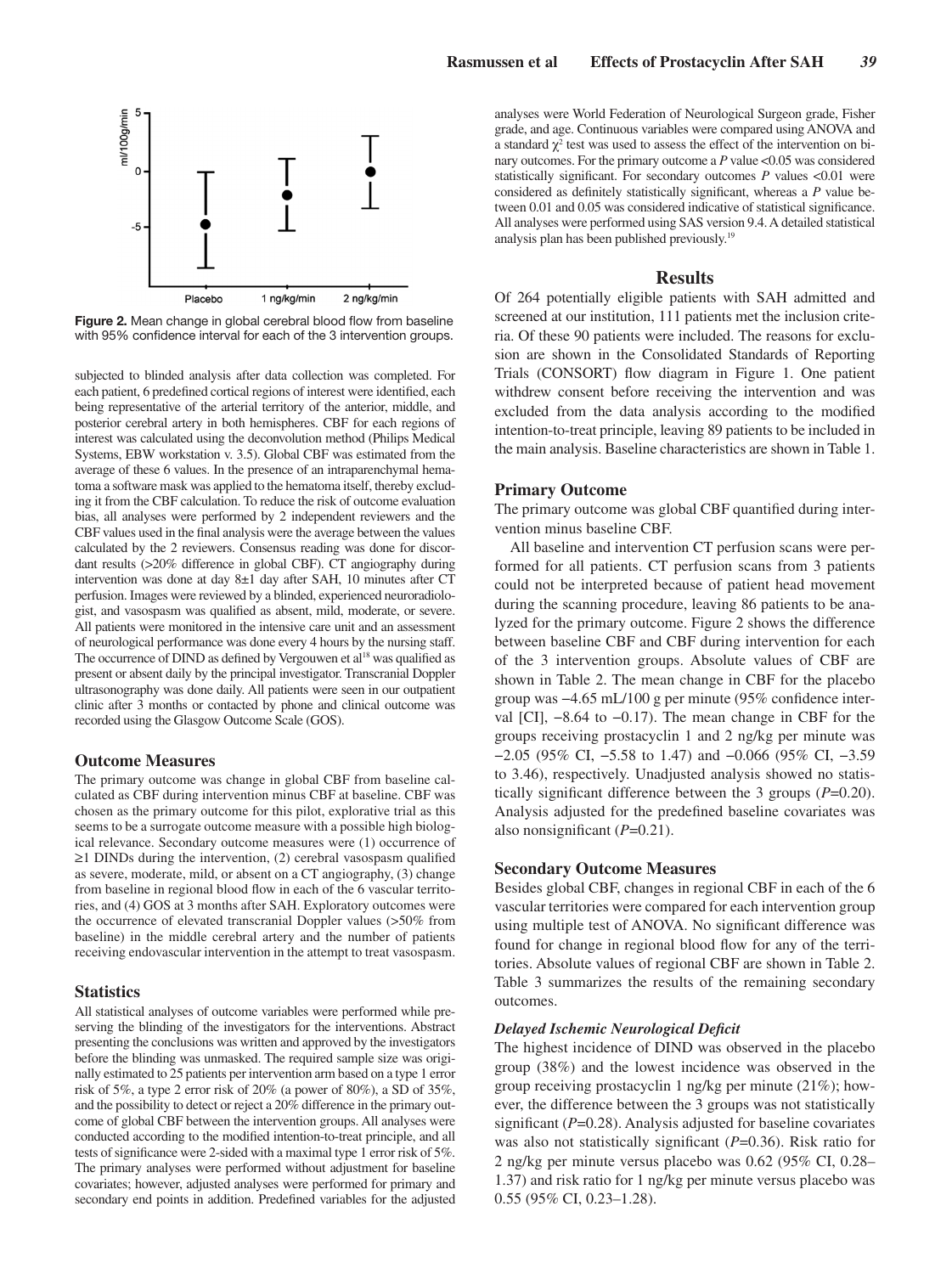|                     |  |  | Table 2. Absolute Values of Global and Regional CBF for  |
|---------------------|--|--|----------------------------------------------------------|
|                     |  |  | Each of the 3 Intervention Groups at Baseline and During |
| <b>Intervention</b> |  |  |                                                          |

|                                  | Placebo             | 1 ng/kg per min  | 2 ng/kg per min  |
|----------------------------------|---------------------|------------------|------------------|
| Global CBF                       |                     |                  |                  |
| <b>Baseline</b>                  | 43.5 (40.0-46.9)    | 42.4 (39.1-45.8) | 39.1 (35.7-42.6) |
| Intervention                     | 38.3 (34.8-41.9)    | 40.3 (37.8-42.8) | 39.1 (35.9-42.2) |
| <b>Regional CBF</b>              |                     |                  |                  |
| <b>Right AAT</b><br>haseline     | 42.0 (38.9-45.1)    | 41.3 (36.9-45.7) | 38.6 (35.6-41.9) |
| <b>Right AAT</b><br>intervention | $37.3(33.1 - 41.4)$ | 39.9 (36.5-43.3) | 38.6 (34.8-42.4) |
| <b>Left AAT</b><br>baseline      | 43.7 (40.0-47.3)    | 42.4 (38.0-46.9) | 38.7 (34.6-42.8) |
| <b>Left AAT</b><br>intervention  | $37.5(33.6 - 41.4)$ | 39.2 (35.7-42.7) | 38.6 (34.0-43.2) |
| <b>Right MAT</b><br>haseline     | 43.9 (40.1-47.6)    | 43.0 (39.5-46.4) | 40.4 (37.1-43.6) |
| <b>Right MAT</b><br>intervention | 38.5 (34.6-42.4)    | 40.9 (38.3-43.6) | 40.0 (36.7-43.2) |
| <b>Left MAT</b><br>baseline      | 44.7 (40.6-48.7)    | 43.7 (40.1-47.4) | 41.1 (37.5-44.7) |
| <b>Left MAT</b><br>intervention  | 39.0 (35.0-43.0)    | 39.2 (36.5-41.9) | 39.8 (36.2-43.4) |
| <b>Right PAT</b><br>baseline     | 43.1 (38.5-47.6)    | 41.2 (38.0-44.5) | 37.7 (33.9-41.5) |
| <b>Right PAT</b><br>intervention | 38.5 (34.6-42.4)    | 41.0 (38.1-43.9) | 38.6 (35.0-42.2) |
| <b>Left PAT</b><br>baseline      | 43.6 (39.5-47.6)    | 42.9 (39.1-46.7) | 38.4 (34.3-42.5) |
| <b>Left PAT</b><br>intervention  | 39.3 (34.9-43.6)    | 41.5 (38.2-44.8) | 38.9 (35.8-41.9) |

Values are displayed in mL/100 g per minute with 95% confidence interval. AAT indicates anterior artery territory; CBF, cerebral blood flow; MAT, middle artery territory; and PAT, posterior artery territory.

#### *Angiographic Vasospasm*

In 3 cases, the quality of the CT angiography was not sufficient for interpretation. All the remaining 86 scans were analyzed and dichotomized to moderate to severe and none to mild vasospasm. Moderate to severe vasospasm was seen in 38% of patients in the placebo group compared with 17% in the group receiving prostacyclin 1 ng/kg per minute; however, both unadjusted and adjusted analyses comparing the 3 groups were not statistically significant (*P*=0.24 and *P*=0.15, respectively). Risk ratio for 2 ng/kg per minute versus placebo was 0.81 (95% CI, 0.38–1.71) and risk ratio for 1 ng/ kg per minute versus placebo was 0.47 (95% CI, 0.19–1.19).

# *Clinical Outcome at 3 Months*

None of the patients were lost to follow-up. GOS was dichotomized to excellent outcome (GOS, 5) and unfavorable outcome (GOS, 1–4). Outcome at 3 months did not differ significantly between the 3 intervention groups (*P*=0.46). Analysis adjusted for baseline covariates did, however, show a trend toward unfavorable outcome in the group receiving prostacyclin 2 ng/kg per minute (*P*=0.18). The risk ratio for an unfavorable outcome in the group receiving 2 ng/kg per

# **Table 3. Secondary Outcomes in Percentage for Each of the 3 Intervention Groups**

|                    | $DIND^*$       | Vasospasm <sup>+</sup> | Poor Outcome‡ |
|--------------------|----------------|------------------------|---------------|
| Placebo            | $38\%$ (23-56) | 36% (22-55)            | 27% (14-45)   |
| 1 ng/kg per min    | 21% (10-39)    | $17\%$ (8-35)          | 28% (15-46)   |
| 2 ng/kg per min    | $23\%$ (12-41) | $30\%$ (16-49)         | 40% (25-58)   |
| P value $(\chi^2)$ | 0.28           | 0.24                   | 0.46          |

All values in percent with 95% confidence interval. DIND indicates delayed ischemic neurological deficit.

\*Patients with ≥1 DIND during the intervention.

†Patients with moderate to severe vasospasm days 7 to 9.

‡Patients with unfavorable outcome at 3 months.

minute compared with placebo was 1.50 (95% CI, 0.72–3.14). Overall mortality at 3 months was 3.3% because of 1 fatality in the placebo group and 2 fatalities in the group receiving prostacyclin 1 ng/kg per minute.

# **Explorative Outcomes**

The observed incidence of endovascular intervention in the groups receiving placebo, 1 ng/kg per minute and 2 ng/kg per minute was 23%, 17%, and 27%, respectively. This difference was not significant (*P*=0.68). No statistically significant difference was found when comparing incidence of elevated Doppler values between the 3 groups (*P*=0.64).

# **Adverse Events and Adverse Reactions**

No serious adverse reactions, including bleeding or hypotension, were observed in any patients during administration. The percentage of patients in the placebo group, 1 ng/kg per minute group, and 2 ng/kg per minute group with ≥1 serious adverse events was 43%, 41% and 46%, respectively (*P*=0.92).

# **Discussion**

This is the first randomized, clinical trial investigating the possible pharmacological effects of prostacyclin on the human brain after SAH. The primary outcome in this trial, global CBF, was not markedly affected by administration of prostacyclin. Thus, prostacyclin in the present doses does not seem to increase the net perfusion of the brain after SAH. This does not rule out possible effects on local perfusion, for example, prevention of hypoperfusion in small areas, which could be of clinical importance. Our CT perfusion technique only allowed us to look at a representative 4-cm slab of the brain and therefore could not monitor the entire brain for possible, minor hypoperfused areas. The present use of CBF as an outcome measure in a DIND trial is novel and its association to longterm outcome after aneurysmal SAH remains unknown.

This trial was a pilot trial designed to investigate the possible pharmacological effect of prostacyclin administration after SAH on the primary outcome of global CBF. The trial does not have power to adequately investigate the effect of prostacyclin on important clinical outcomes. However, an interesting difference in the point estimates with a reduced incidence of clinical symptoms and radiographic vasospasm was observed in both intervention groups compared with placebo. In the group receiving 1 ng/kg per minute only